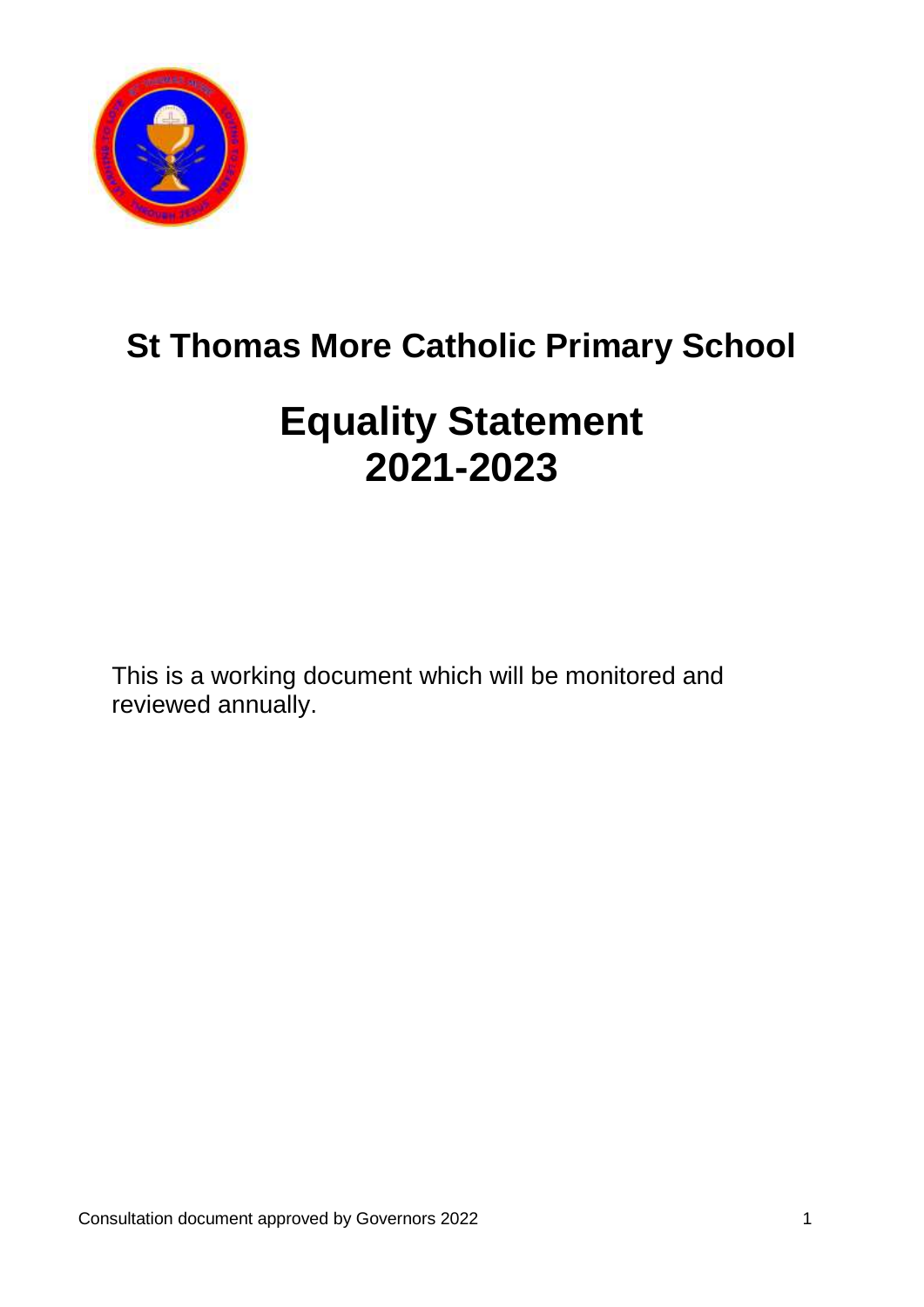# **1. Policy statement**

- a) In accordance with our School Mission Statement and Core Values we pledge:
	- to respect the equal human rights of all our pupils;
	- to educate them about equality; and
	- to respect the equal rights of our staff and other members of the school community.
- b) We will assess our current school practices ("Equality Impact Assessment") and implement all necessary resulting actions in relation to:
	- ethnicity,
	- **•** religion or belief.
	- socio-economic background,
	- **qender and gender identity,**
	- **disability.**
	- **sexual orientation, and**
	- age.
- c) We will promote community cohesion at school, local, national and global levels, comparing our school community to its local and national context and implementing all necessary actions in relation to:
	- $\blacksquare$  ethnicity,
	- **F** religion or belief, and
	- socio-economic background.

*(See Appendix A for bank of equality statements).*

### **2. Statutory requirements**

The equality objectives in Section 10 below address our duties under current equality legislation, up to and including the Equality Act 2010. They also relate to the Essex Council procedure for recording incidents involving pupils in schools.

The access plan in Section 11 below addresses our duty under the Special Educational Needs and Disability Act (SENDA) 2001.

The community cohesion plan in Section 12 below addresses our duty under the Education and Inspections Act 2006

# **3. Community cohesion**

The following statement outlines both the data and current issues relating to ethnicity, religion/belief and socio-economic factors. In examining the school's context, it relates closely to the beginning of the SEF. It demonstrates the awareness of the governors and their community partners of how the school community compares with the wider community, both locally and nationally. It therefore forms the basis for planning the actions in Section 12 below to promote community cohesion.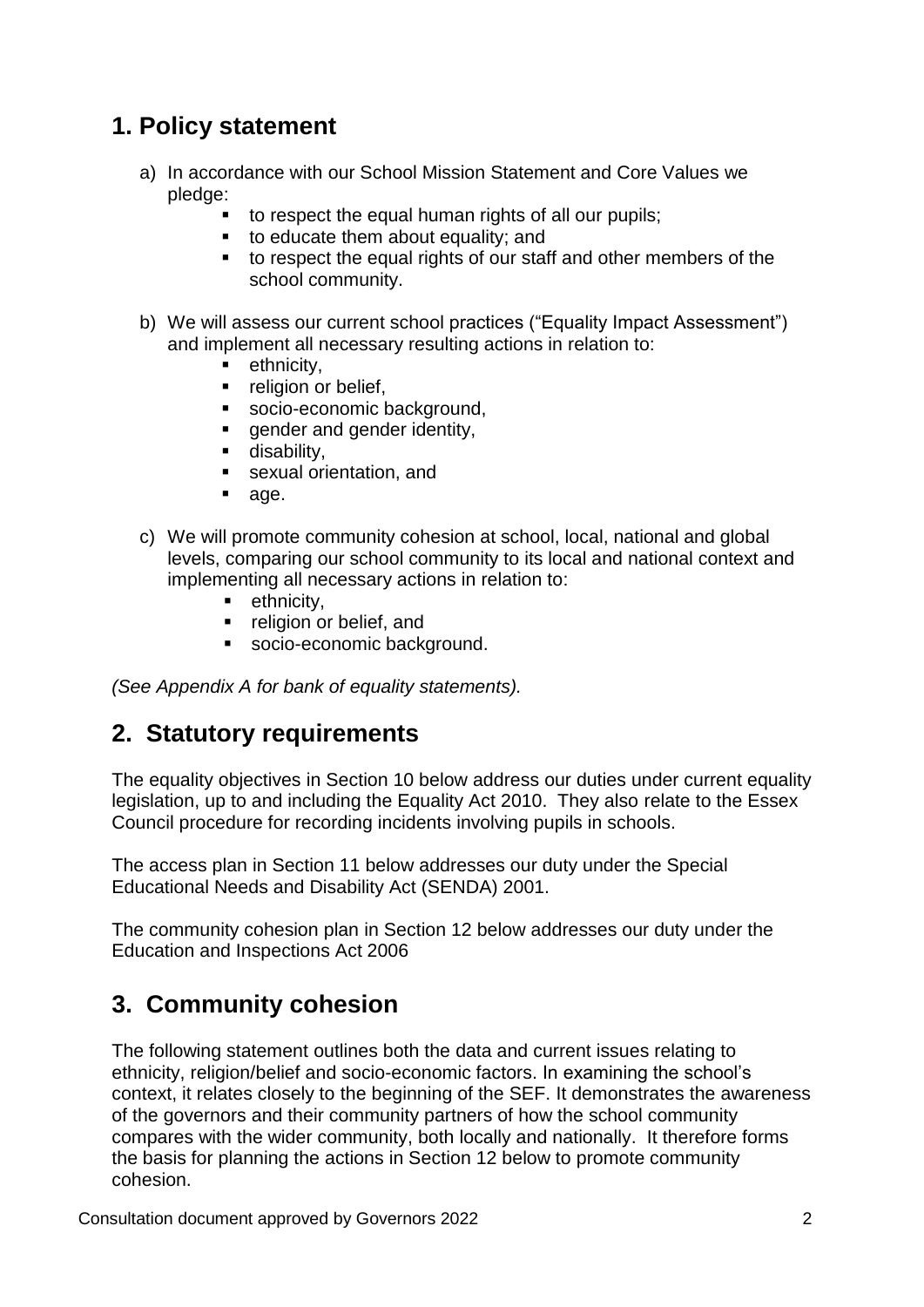Ethnicity/culture context of the school (local and national)

The majority of pupils are of a white, British background however there are a growing number of EAL children within this group.

■ Religion/belief context of the school (local and national)

The vast majority of our children are Christian, though there are two families who are of a different faith.

Socio-economic context of the school (local and national)

The school has a very mixed picture – there are many affluent families but also some deprived families.

Current issues affecting cohesion at school, local and national level

The Brexit result has caused issues for some families.

# **4. Responsibilities**

The governors as a whole are responsible for:

- drawing up, publishing and implementing the school's equality objectives
- making sure the school complies with the relevant equality legislation; and
- making sure the school Equality Scheme and its procedures are followed
- monitoring progress towards the equality objectives and reporting annually

The head teacher is responsible for:

- making sure steps are taken to address the school's stated equality objectives:
- making sure the equality, access and community cohesion plans are readily available and that the governors, staff, pupils, and their parents and guardians know about them;
- producing regular information for staff and governors about the plans and how they are working;
- making sure all staff know their responsibilities and receive training and support in carrying these out; and
- taking appropriate action in cases of harassment and discrimination, including prejudice-related incidents.
- enabling reasonable adjustments to be made, in relation to disability, in regard to students, staff, parents / carers and visitors to the school.

All staff are responsible for:

- promoting equality and community cohesion in their work;
- avoiding unlawful discrimination against anyone;
- fostering good relations between groups; and
- dealing with prejudice-related incidents;
- being able to recognise and tackle bias and stereotyping;
- taking up training and learning opportunities.

Consultation document approved by Governors 2022 3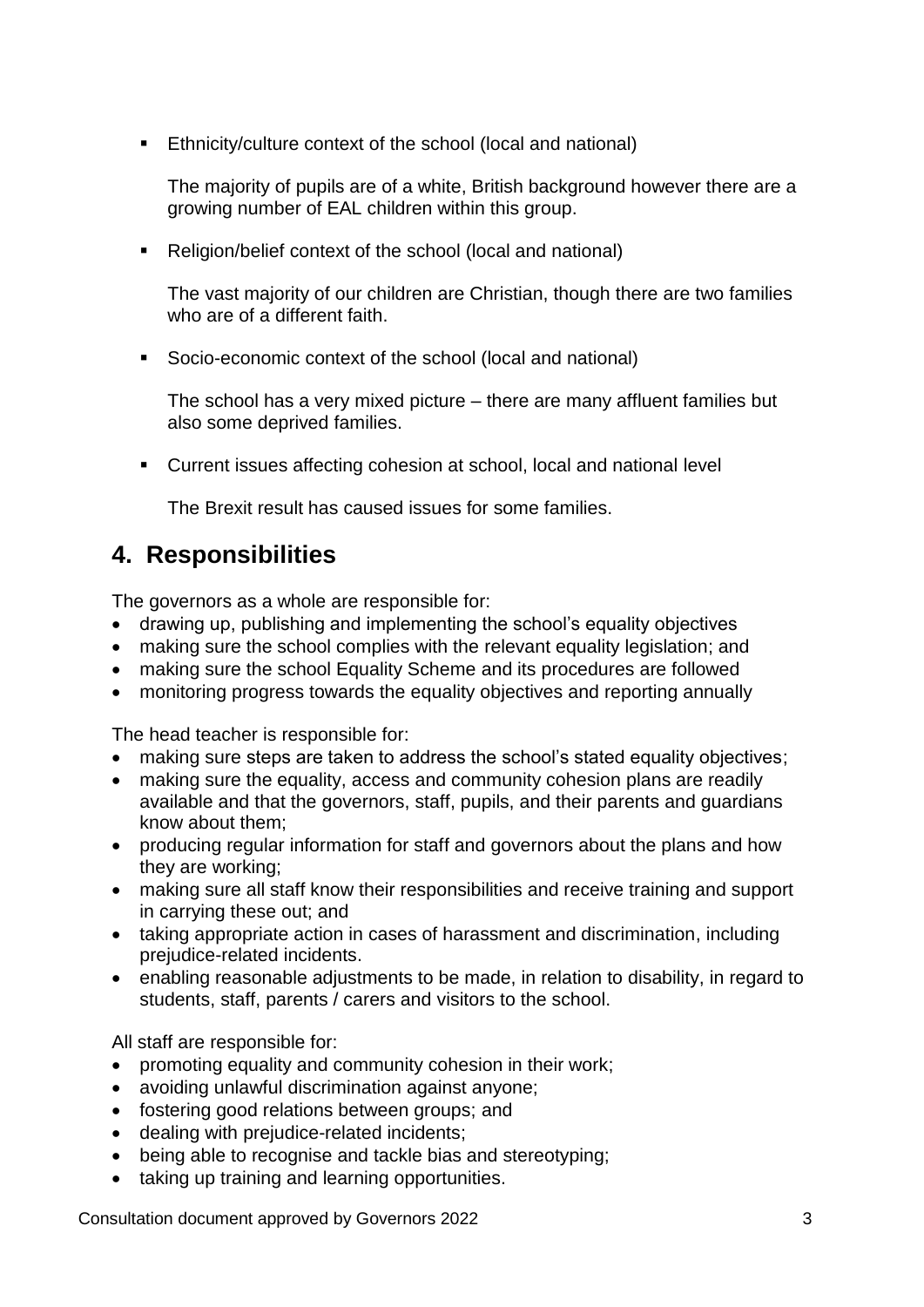The Deputy Head is responsible overall for dealing with reports of prejudice-related incidents.

Visitors and contractors are responsible for following relevant school policy.

# **5. Staff development**

This section outlines our process for training and development in relation to equality and cohesion in terms of professional responsibilities as well as statutory requirements.

# **6. Publication and review**

This Equality Scheme fulfils statutory requirements under the terms of legislation referred to above. As it is a public document, the school governors publish it by making it available on request.

The scheme will be kept under regular review for three years and then replaced in September 2020.

# **7. Reporting on progress and impact**

A report on progress with the actions listed below will be published by the governors via e.g. website, prospectus, newsletter etc at the end of each school year, i.e. July 2018, 2019 and 2020. Evidence will also be kept of the impact of our actions to promote community cohesion, in respect of ethnicity, religion or belief and socioeconomic background.

# **8. How we conduct equality impact assessment**

This section outlines our process for monitoring the potential impact of school practice in terms of

- $\blacksquare$  ethnicity,
- **•** religion or belief,
- socio-economic background,
- **e** gender and gender identity,
- **disability,**
- **sexual orientation, and**
- age.

Equality objectives identified by this process should be included in the three-year plan in Section 10 below, or in the School Improvement Plan as appropriate.

Evidence of this process can be found in School Improvement Plans.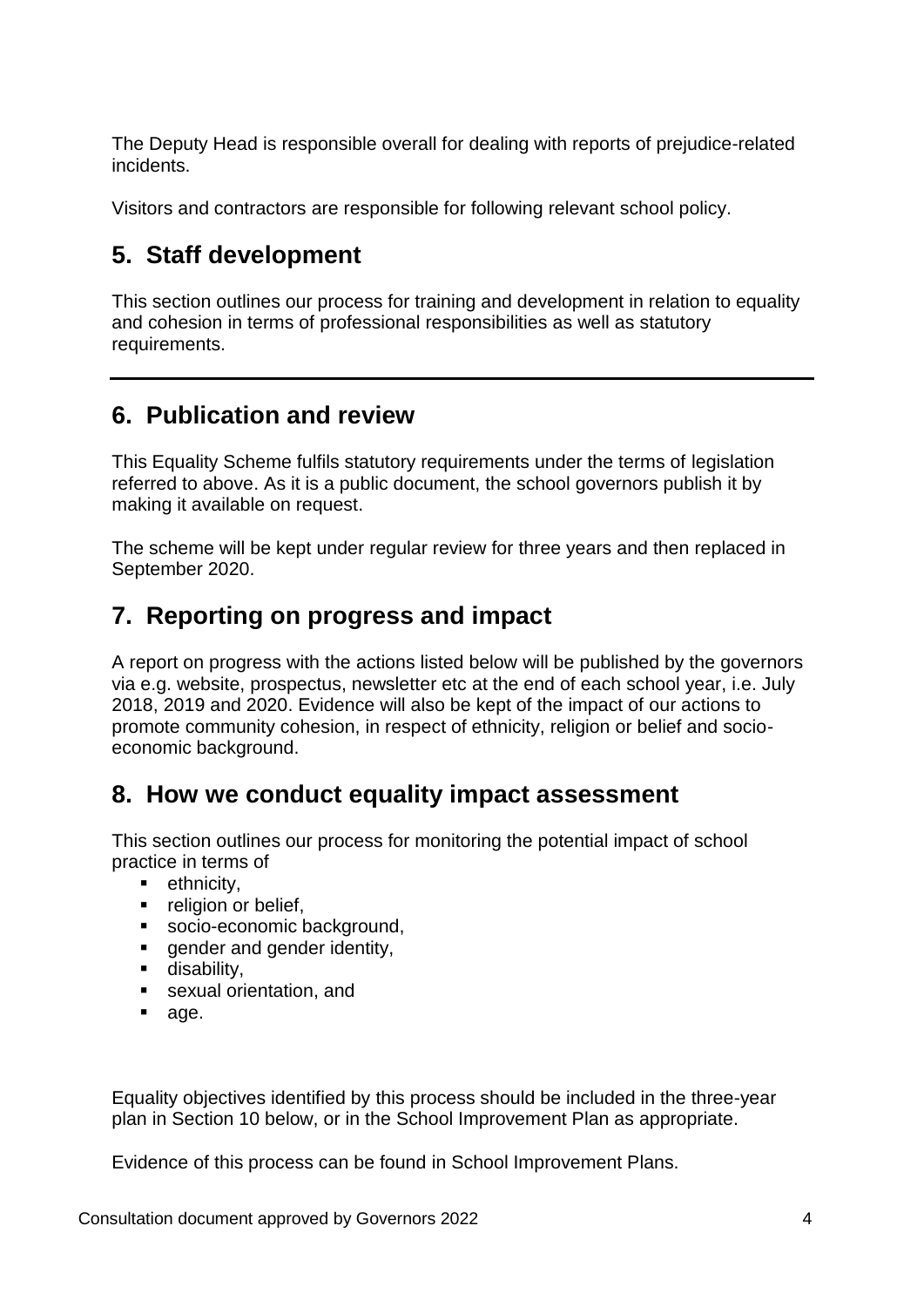# **9. How we chose our equality objectives**

Our equality objective-setting process has involved gathering evidence as follows:

- i. from the equality impact assessments listed in Section 8 above,
- ii. from the following data and plans

 Our racist incidents records Our behaviour book Our playground incidents records Our accident record sheets Our vision evenings for all staff/governors Our PSHE and RE School Improvement plans Our Assembly Schemes of work

iii. and from involving relevant people (including disabled people) from the start in the following way:

 Our vision evenings for all staff/governors Views of parents/carers of disabled pupils

The evidence was then analysed in order to choose objectives that will:

- i. promote equality of opportunity for members of identified groups
- ii. eliminate unlawful discrimination, harassment and victimisation, and
- iii. foster good relations between different groups in terms of
	- o ethnicity,
	- o religion or belief,
	- o socio-economic background,
	- $\circ$  gender and gender identity,
	- o disability,
	- o sexual orientation and
	- o age.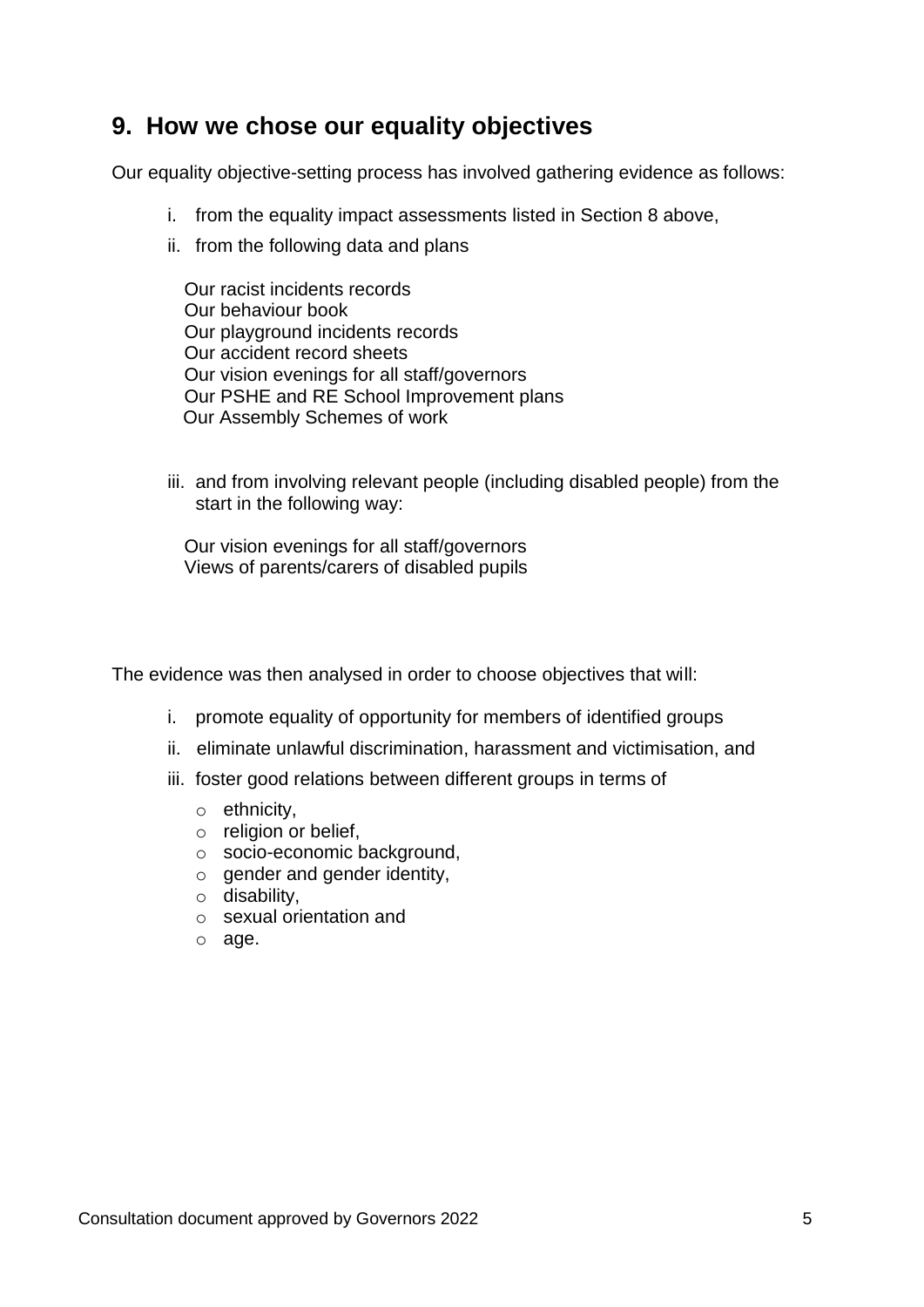# **10. Equality Objectives 2020-23**

(To be kept under regular review)

### **Equality objectives (focused on outcomes rather than processes)**

To minimise the number of reported racist incidents – reduce to zero

To work towards all children feeling empowered and in control of their own identity.

To have a curriculum that appeals to all genders and where outcomes are high and similar for all pupils regardless of their ethnicity, religion or belief, socio-economic background, gender and gender identity, disability, sexual orientation and age.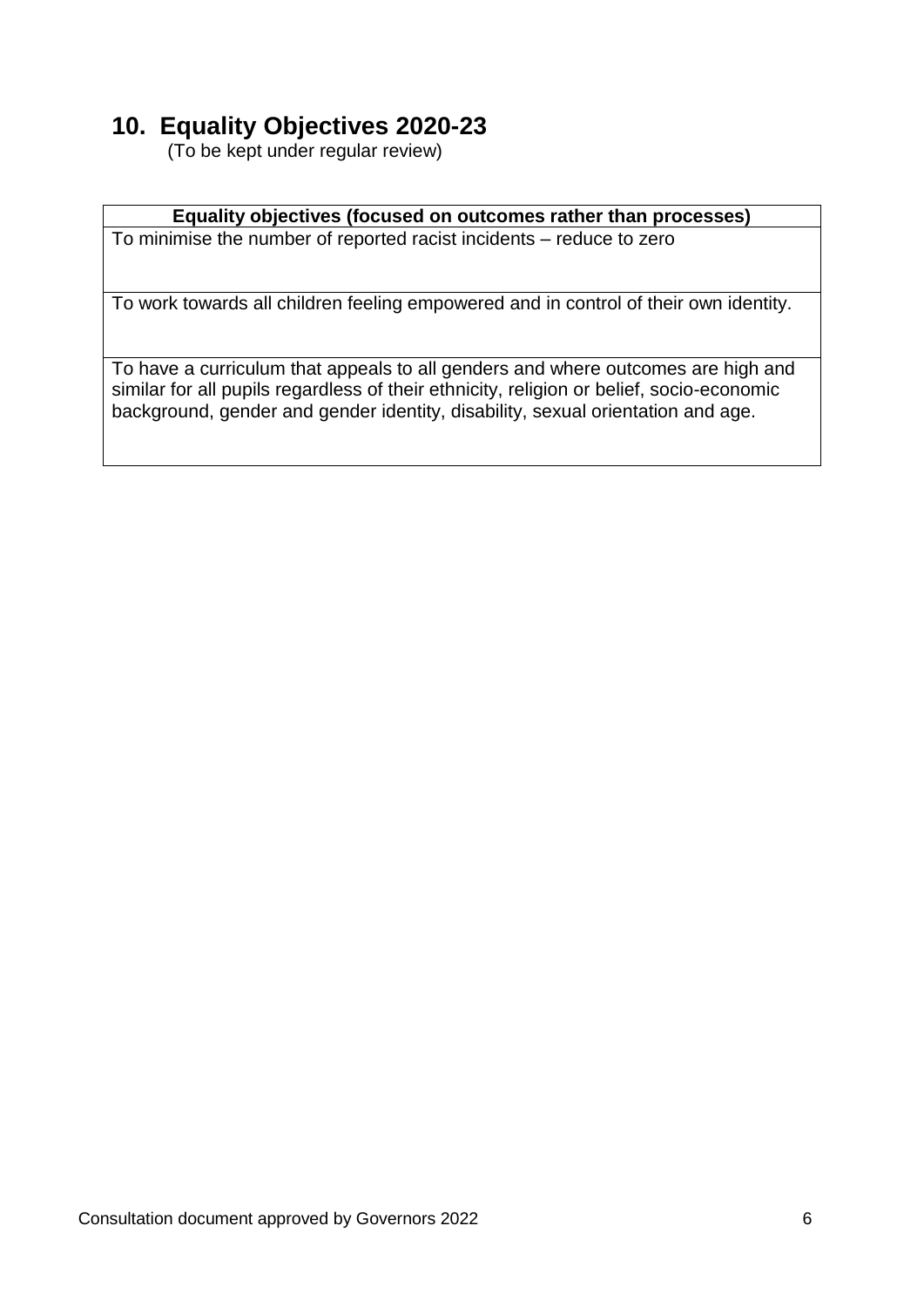# **11. Access Plan 2020-2023**

|                                                                                                         | Actions (focused on outcomes rather than processes)                                                                                                                                                                                                                |
|---------------------------------------------------------------------------------------------------------|--------------------------------------------------------------------------------------------------------------------------------------------------------------------------------------------------------------------------------------------------------------------|
| i. Improvements in<br>access to the<br>curriculum                                                       | Improving our technology in order to allow greater access visually<br>and linguistically.<br>Adapting the curriculum to engage all pupils and making it<br>relevant to their lives.                                                                                |
| ii. Physical<br>improvements to<br>increase access to<br>education and<br>associated services           | To make sure that any disabled pupil, parent, member of staff or<br>visitor has access to the carpark.<br>Wherever possible give the topography of the school site to<br>improve accessibility eg new multi-use room to have a ramp and<br>disabled access toilet. |
| iii. Improvements in<br>the provision of<br>information in a<br>range of formats for<br>disabled pupils | Through our inclusion manager, to work with families to allow<br>them to access to the services to which they are entitled.                                                                                                                                        |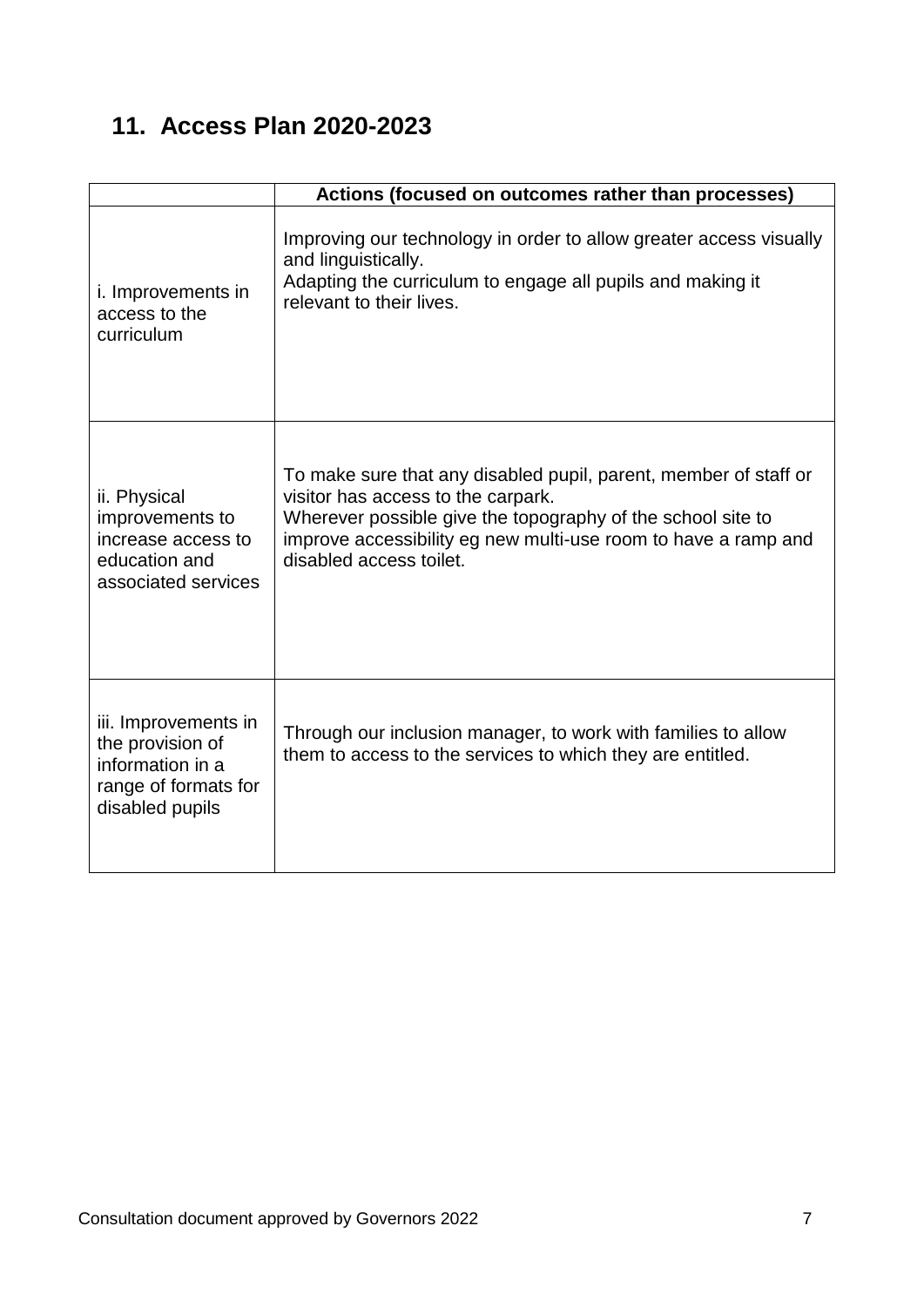# **12. Community Cohesion Plan 2021-23**

The choice of appropriate actions to promote community cohesion is based on the needs identified in the contextual statement in Section 3 above, relating to ethnicity, religion or belief and socio-economic background.

For this purpose, the four geographical dimensions of "community" are as follows:

- the school community
- **Inducal communities**
- communities across the UK
- the global dimension

|                                                                                            | Actions (focused on outcomes rather than processes)                                                                                                                                                  |
|--------------------------------------------------------------------------------------------|------------------------------------------------------------------------------------------------------------------------------------------------------------------------------------------------------|
| i. Teaching, learning<br>and the curriculum                                                | To improve the quality and range of MFL teaching<br>To ensure that clubs allow children to develop their linguistic skills,<br>link with local services.                                             |
| ii. Equity between<br>groups in school,<br>where appropriate                               | To monitor standards in core and foundation subjects to identify<br>when groups are not making the same good progress and use pupil<br>progress meetings to support these pupils.<br>iii. Engagement |
| iii. Engagement with<br>people from<br>different<br>backgrounds, inc.<br>extended services | Link with other local schools, diocesan schools, British Council,<br>Saffron Hall etc.to engage with people from different backgrounds.                                                              |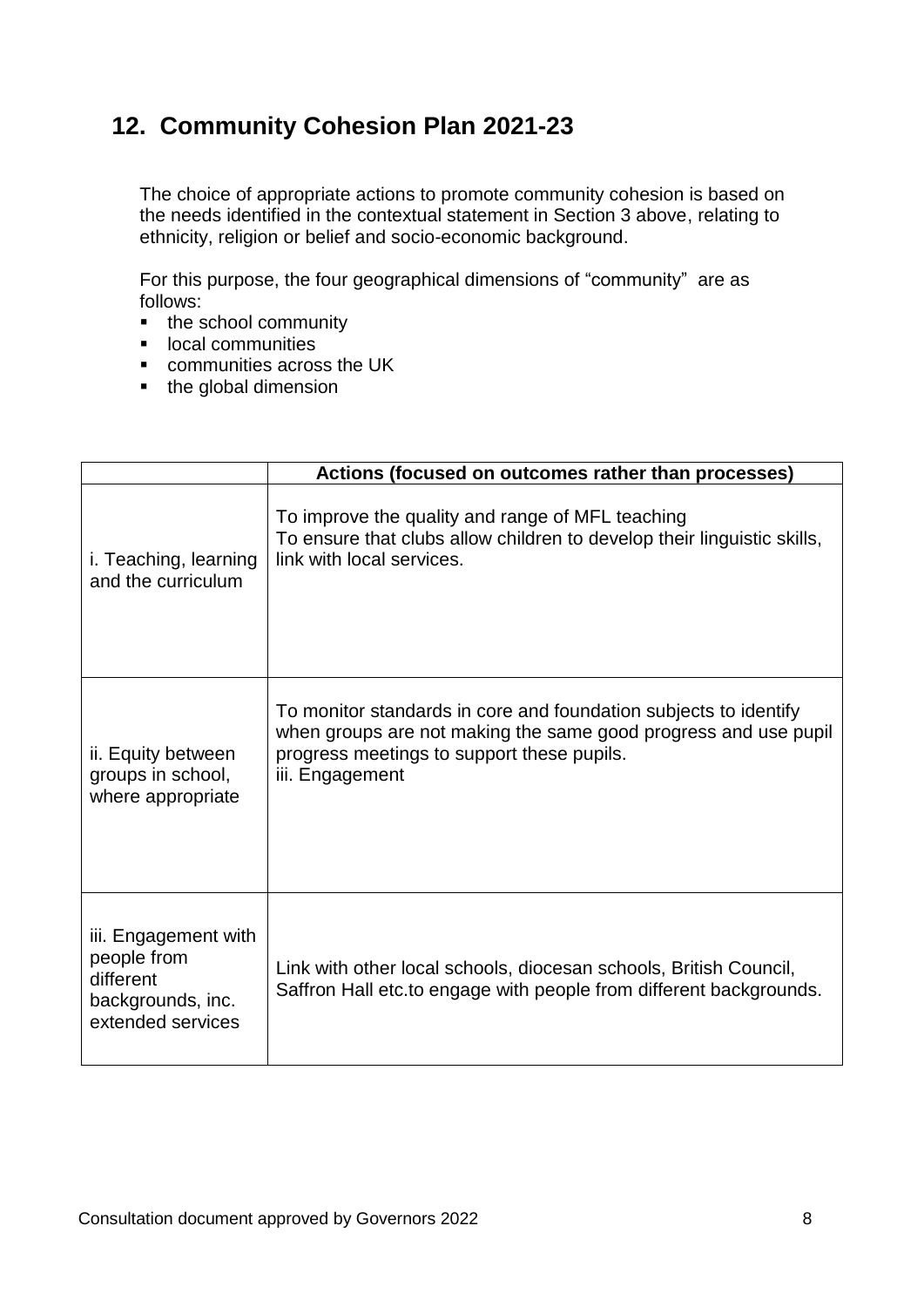### **Appendix A**

### **Sample Equality Statements**

Schools may select from the following bank of statements and include them in their corresponding policies to ensure that all their policies take account of and address equality issues.

### **Pupils' attainment and progress**

This school expects the highest possible standards. Staff have high expectations of all pupils and continually challenge them to reach higher standards.

The school recognises and values all forms of achievement. We will monitor and analyse pupil performance by ethnicity, gender, disability and special educational need and social background. Any disparities which are identified will be addressed through targeted curriculum planning, teaching and support.

### **The quality of provision - teaching and learning**

All staff ensure the classroom is an inclusive environment in which pupils feel all contributions are valued. Positive steps are taken to include pupils who may otherwise be marginalized.

We take account of pupils' experiences and starting points and are responsive to pupils' different learning styles. All pupils are regularly consulted about their learning.

Pupil grouping is planned and varied to reflect the requirements of learners and their social development needs. Allocations to teaching groups will be kept under continual review and analysed by ethnicity, gender and background.

Our teaching styles include collaborative learning. All pupils will be encouraged to question, discuss and collaborate in problem solving tasks. Pupils will be encouraged to be a resource for their peers.

Staff encourage pupils to become independent and assist them in taking responsibility for the management of their own learning and behaviour.

Staff will use a range of methods and strategies to assess pupil progress. Assessments are analysed for gender, cultural and social bias, and take account of access issues, e.g. print size.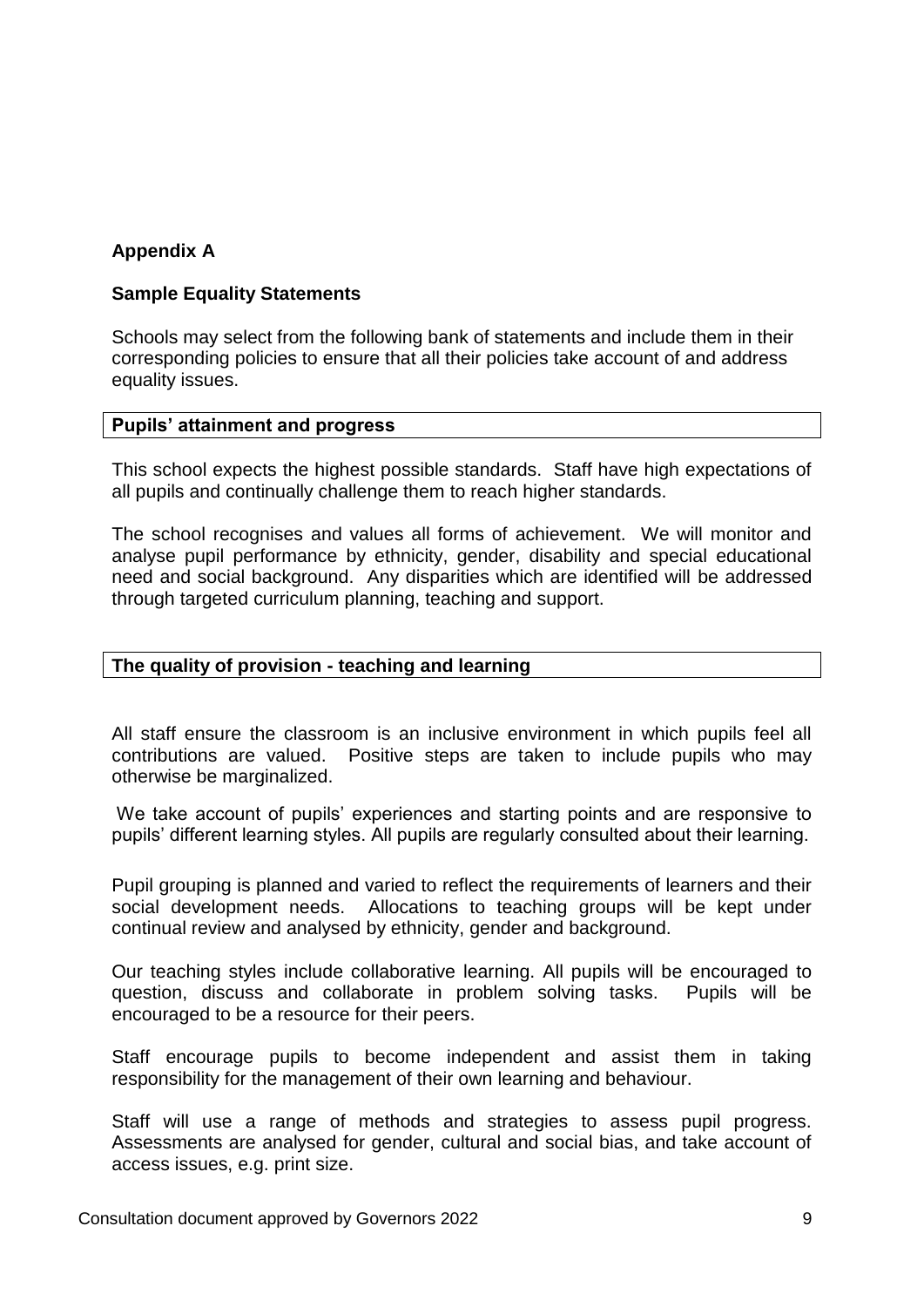This school believes that self-assessment is a teaching-learning strategy, and we will provide all pupils with opportunities to take responsibility for their own learning through regular reflection and feedback on their progress.

### **The quality of provision - curriculum and other activities**

This school provides an appropriate curriculum for pupils of all backgrounds. We will monitor and evaluate its effectiveness through target setting and attainment analysis

All pupils participate in the mainstream curriculum of the school.

The curriculum builds on pupils' starting points and is differentiated appropriately to ensure the inclusion of:

boys and girls pupils learning English as an additional language pupils from minority ethnic groups, including Gypsies and Travellers pupils who are gifted and talented pupils with special educational needs pupils with a disability pupils who are in public care pupils who are at risk of disaffection and exclusion lesbian, gay or questioning young people

Each area of the curriculum is planned to incorporate the principles of equality and to promote positive attitudes to diversity. All subjects contribute to the spiritual, moral, social, and cultural development of all pupils.

The content of the curriculum reflects and values diversity. It encourages pupils to explore bias and to challenge prejudice and stereotypes.

Extra curricular activities and special events e.g. school productions, cater for the interests and capabilities of all pupils and take account of parental preferences related to religion and culture.

### **The quality of provision – guidance and support**

We actively promote good personal and community relations and recognise diversity as having a positive role to play within the school.

All staff are expected to foster a positive atmosphere of mutual respect and trust among boys and girls from all ethnic groups and range of abilities.

Staff challenge stereotypes and foster pupils' critical awareness and concepts of fairness, enabling them to detect bias and challenge inequalities.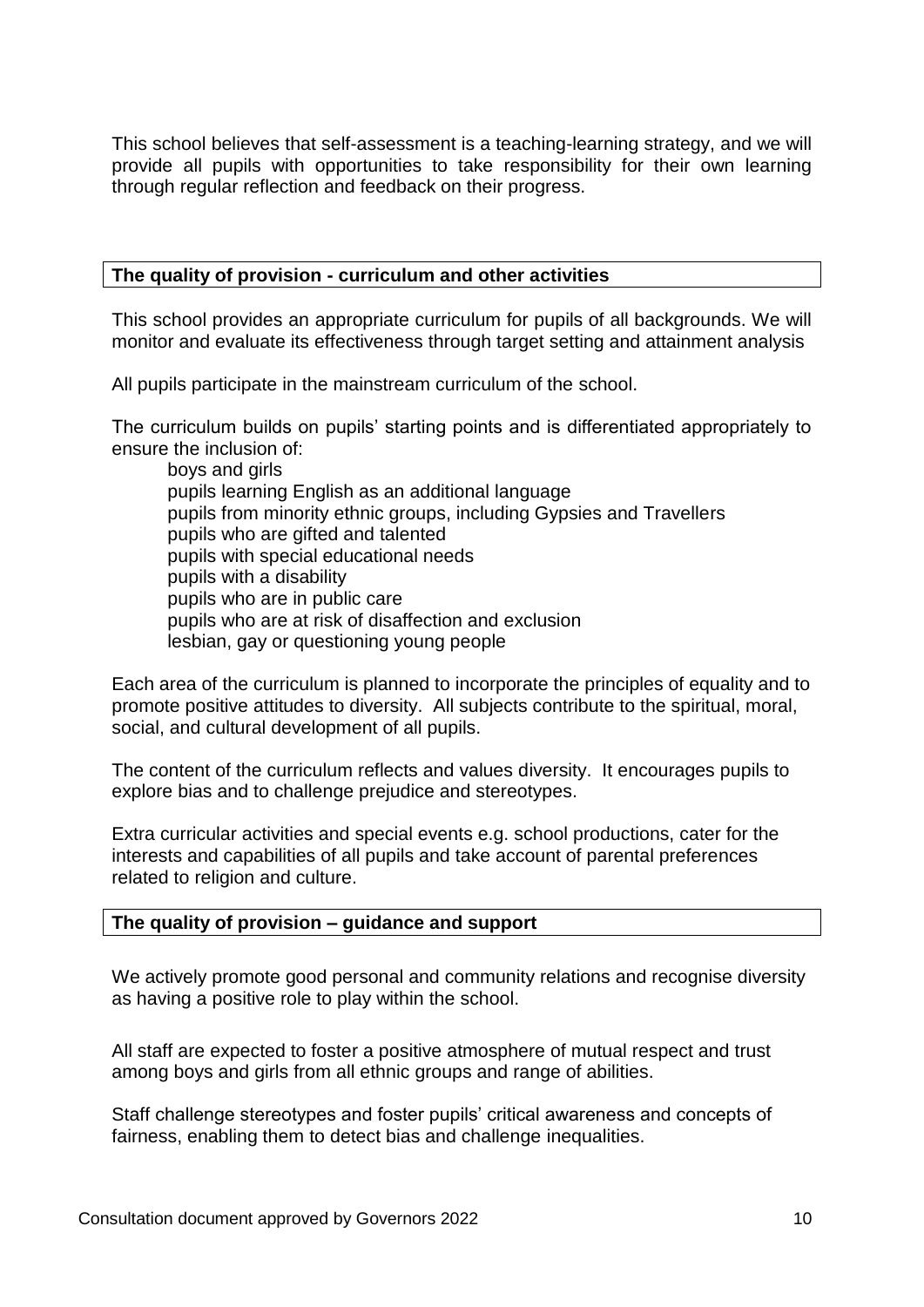Our pastoral support takes account of religious, cultural and ethnic differences, special educational needs, disability and the experiences and needs of Traveller pupils, refugees and asylum seekers' children

The school provides appropriate support for pupils learning English as an additional language and pupils are encouraged to use their home and community languages to enhance their learning

We expect work experience providers to demonstrate their commitment to equality, including disability, gender and race equality.

Victims of harassment and bullying are given appropriate support using external agencies where appropriate. The perpetrators are dealt with in line with school policy and are provided with relevant support to consider and modify their behaviour.

#### **Behaviour and Attendance**

This school expects high standards of behaviour from all pupils, appropriate for their developmental level.

We have procedures for disciplining pupils and managing behaviour that are fair and applied equally to all. All staff are expected to operate consistent systems of rewards and discipline

It is recognised that cultural background and disability may affect behaviour. Our school takes this into account when dealing with incidents of unacceptable behaviour.

Clear procedures are in place so that all forms of bullying and harassment, including racism and harassment related to disability, sexism and homophobia, are dealt with promptly, firmly and consistently and are in line with relevant Essex LA policies and guidance such as those for anti-bullying and dealing with racist incidents. All forms of harassment are recorded, monitored and dealt with in line with relevant school policies.

All staff are trained to deal effectively with bullying, racist incidents, racial harassment and prejudice and are offered support in handling such matters

We encourage staff to explore their own views and attitudes to difference and to monitor their practice in relation to this policy. Adults in school take care to lead through example, demonstrating high expectations of all pupils.

We monitor exclusions by gender, ethnicity and special educational need. Background is also considered. Action is taken in order to address any disparities between different groups of pupils.

This school will take all reasonable steps to prevent the exclusion of a pupil for a reason related to any disability they may have.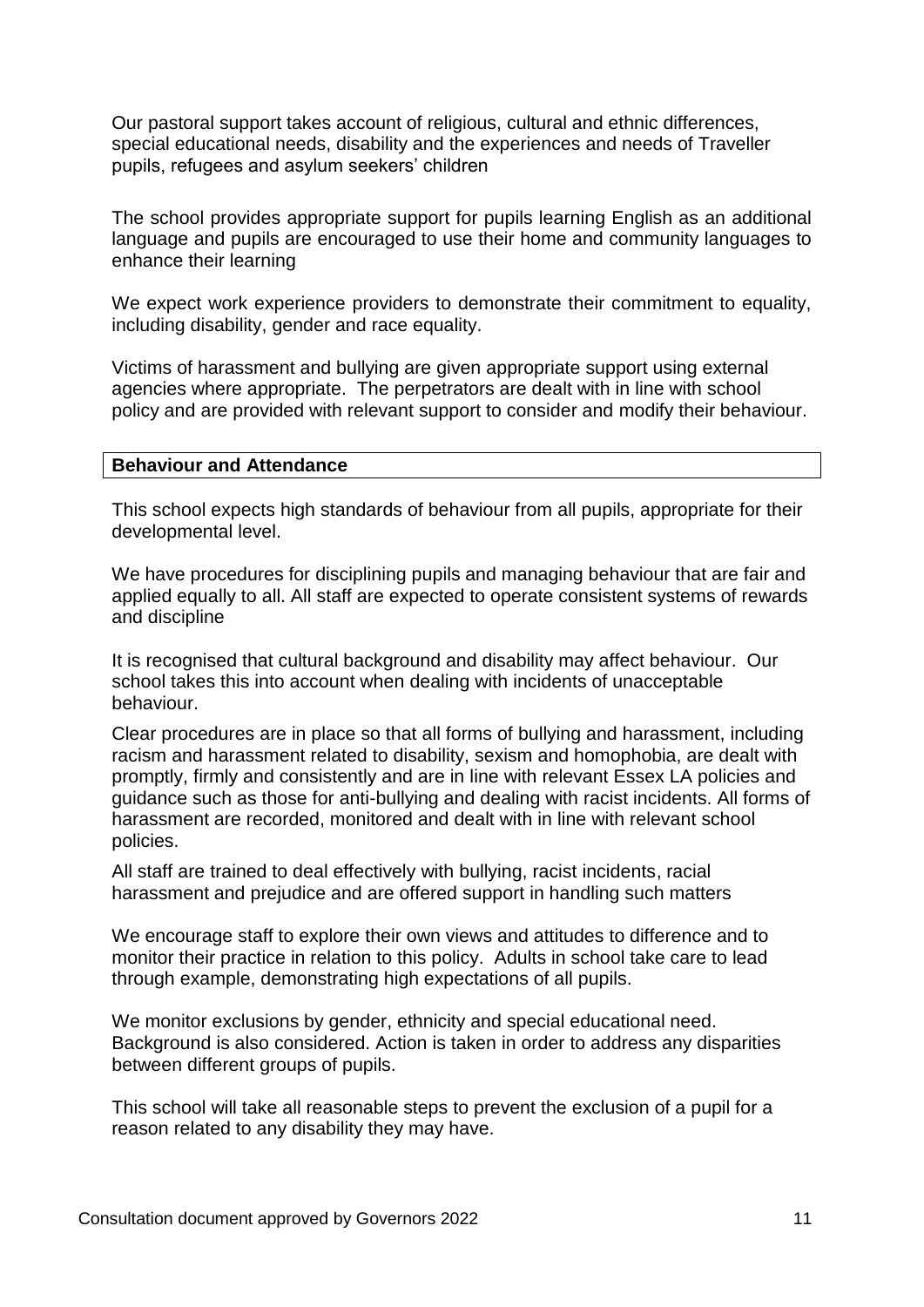Pupils, staff and parents are aware of policies and procedures for dealing with harassment. They know that any language or behaviour, which is racist, sexist, homophobic or potentially damaging to any minority group, is always unacceptable.

Information and advice on attendance and exclusion is made available to parents/carers in accessible formats such as relevant community languages and large print.

There are strategies to reintegrate long-term non-attenders and excluded pupils, which address the needs of all pupils.

Families are aware of their rights and responsibilities in relation to pupil attendance and absence is always followed up in a way that takes account of cultural issues or matters relating to a child's disability.

We make provision for leave of absence for religious observance, for staff as well as pupils.

We monitor attendance by gender, ethnicity and special educational need. Background is also considered. Action is taken in order to address any disparities between different groups of pupils.

The school will fully support children with long-term medical needs who may have an erratic attendance because they are in and out of hospital.

We expect full-time attendance of Traveller and Gypsy pupils.

### **Partnership with pupils, parents, carers and the wider community**

We monitor parental involvement and have strategies to raise participation of under represented groups of parents and sections of the community. Information and meetings for parents are made accessible for all.

Progress reports to parents/carers are clearly written and free from jargon to encourage parents to participate in their child's education. Where necessary information is available in languages and formats other than English. Parents with a disability or with learning difficulties will be able to access school's information.

Parents are fully involved in the school-based response for their child with special educational needs, understand the purpose of any intervention or programme of action and are told about the parent partnership service when SEN is identified.

This school encourages participation of under represented groups in areas of employment . e.g: through work experience placements

Informal events are designed to include the whole community and at times may target minority or marginalised groups.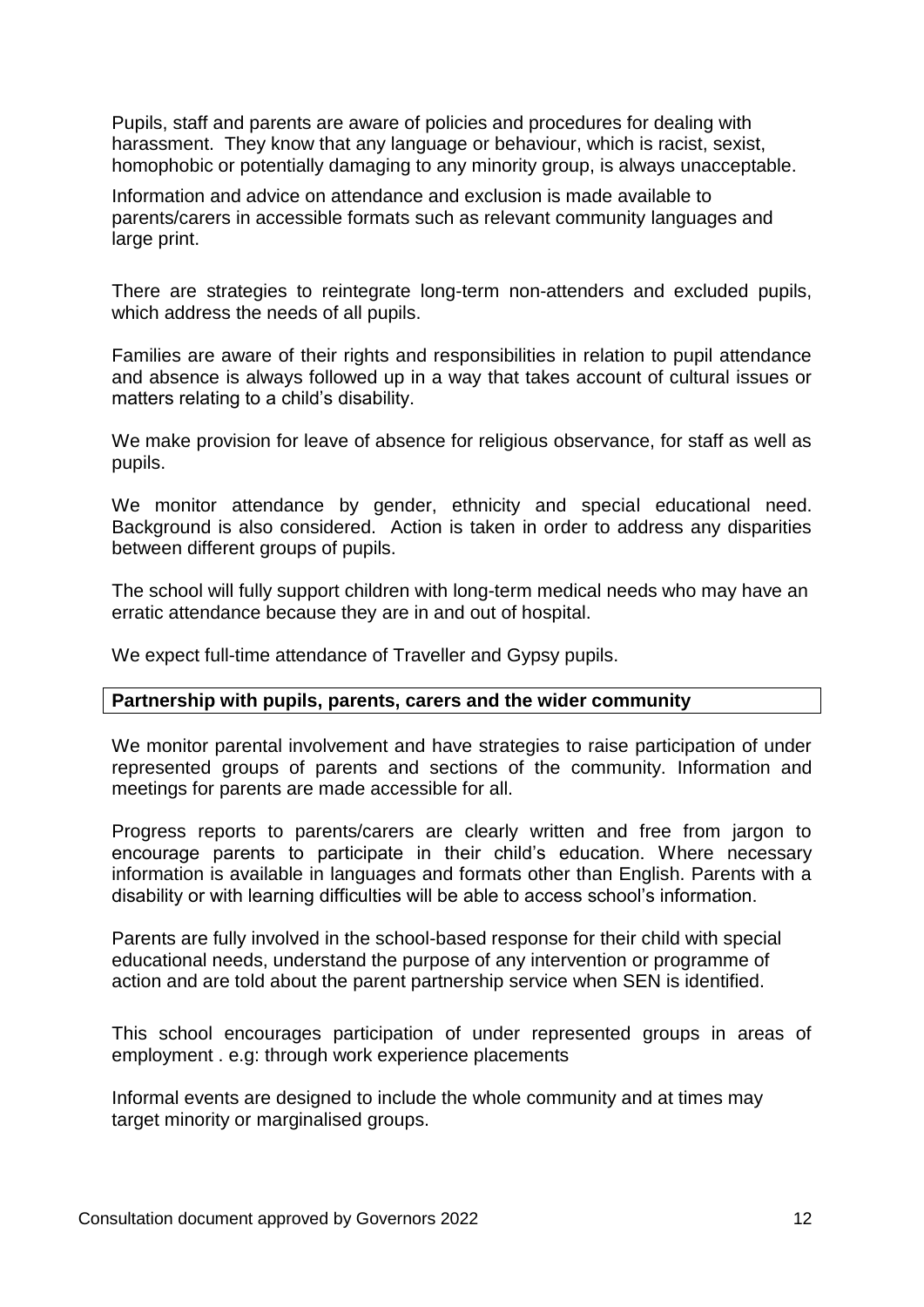This school works in partnership with parents and the community to address specific incidents and to develop positive attitudes to difference.

The school's premises and facilities are equally available and accessible for use by all groups within the community.

### **Leadership and management**

Steps are taken to ensure the school's admission process is fair and equitable to all pupils, including short-stay Traveller and Refugee pupils and those with English as an additional language.

This school will not discriminate against a disabled pupil in the arrangements it makes for determining admission.

We will admit pupils with already identified special educational needs. Pupils with statements of special educational needs will always be admitted unless, through the statutory assessment process, it is demonstrated that the pupil's inclusion would be incompatible with the efficient education of other children.

Comprehensive information about pupils' ethnicity, first language, religion, physical needs, diet etc. is included in admissions forms OR gathered at admissions interview.

The school adheres to recruitment and selection procedures which are fair, equitable and in line with statutory duties and Essex County Council guidelines.

We will take steps to encourage people from under represented groups to apply for positions at all levels in the school and ensure recruitment and selection processes are monitored.

Equality and diversity issues are reflected in our school's employment practices

Everyone associated with the school is informed of the contents of this policy. All staff and visitors must support the ethos of the school, promoting equality and challenging bias and stereotyping wherever they observe it.

We will ensure that staff training continually highlights equality issues. Equality is incorporated in the induction programme for new staff.

The skills of all staff, including non-teaching and part-time staff are recognised and valued. All staff are given status and support and are encouraged to share their knowledge.

Staff handbooks and regular professional development activities are available for all staff members to support their practice in relation to this policy.

Staff and visitors provide a wide range of role models and the school strives to reflect the diversity of the local and wider community.